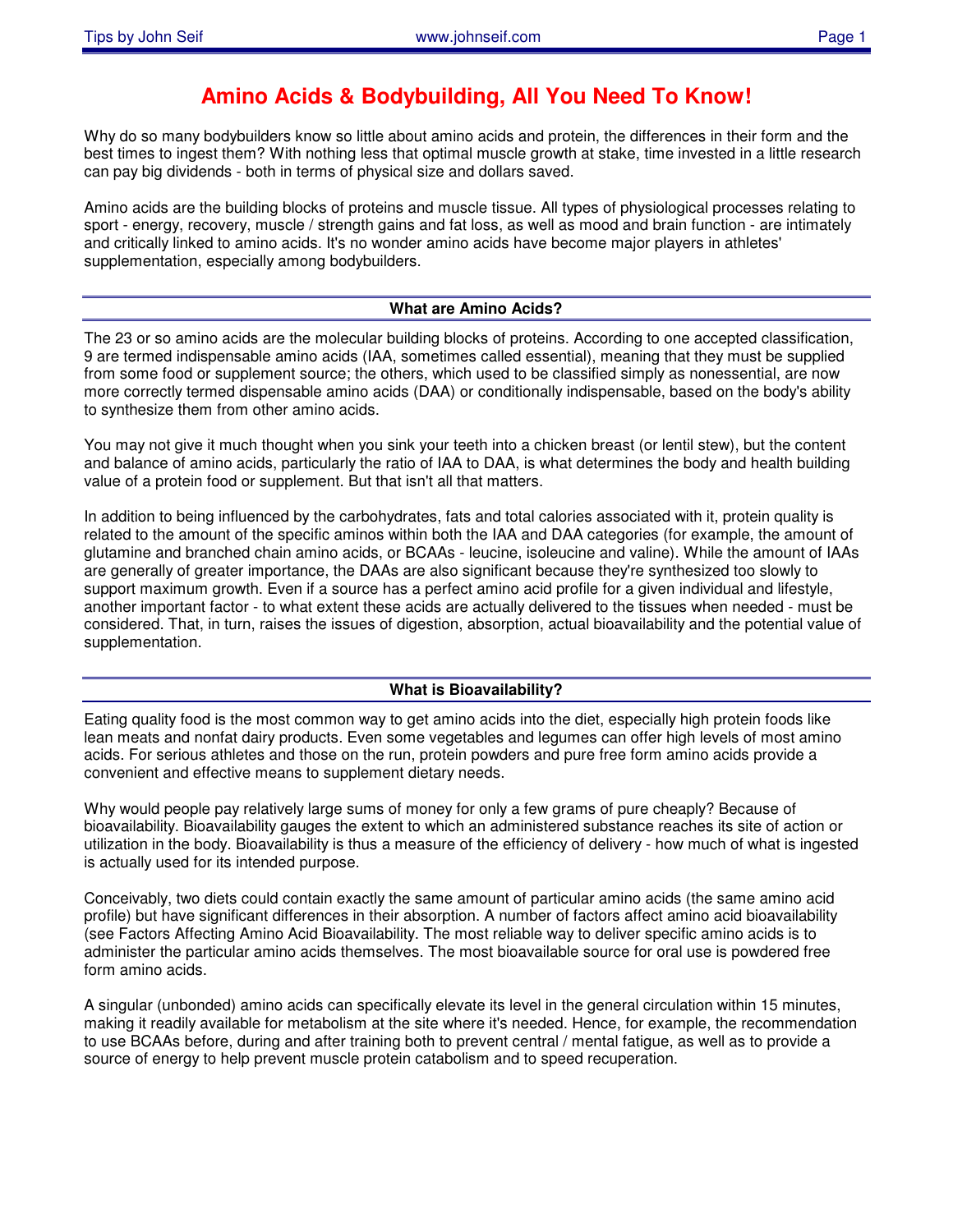# **Applications to Bodybuilding**

Muscle tissue will grow in the presence of a number of factors, including exercise, hormones (growth hormone, insulin, testosterone and thyroid) and nutrients. Nutrition science has advanced to the point where athletes who supplement with free form amino acids can get IAAs, high in BCAA content, to the muscles much more effectively.

The key is the window of opportunity that occurs immediately after exercise, when the muscle is especially receptive to nutrients and the blood flow to the exercised muscles remains high. The solution to optimizing recovery and growth in this case could include eating a small meal composed of protein with both simple and complex carbohydrates.

This isn't the current high tech approach, however. For one, if you trained hard, chances are - even if a convenient and light, nutritious meal was readily available - you wouldn't feel like eating. More important, a high protein meal won't put significant levels of amino acids into your bloodstream until a couple of hours after you eat it, especially if blood flow to the gastrointestinal tract has been diminished by a hard training session. The bottom line: Even if you eat the right foods soon after training, the nutrients will arrive at the muscle too late to take full advantage of the window of opportunity.

# **Directed Amino Acids**

Supplement manufacturers recognized the potential value of free-form amino use was limited by their expense and a relative lack of convincing supportive research for a number of years, their popularity has recently increased dramatically. Prepackaged workout and recovery drinks containing hydrolyzed (predigested) proteins and often some free-form amino acids now fill gym refrigerators. Capsules and powdered free-form amino acids, although still somewhat expensive, are likewise being used by increasing numbers of top amateur and professional athletes.

The value of free-form amino acids is first and foremost that they don't require digestion. The term 'free-form' means exactly that: They are free of chemical bonds to other molecules and so move quickly through the stomach and into the small intestine, where they're rapidly absorbed into the bloodstream.

Upon absorption, amino acids are processed by the liver. When you eat a steak, for example, only relatively few amino acids escape the metabolic actions of the liver. Yet the liver can process only so many at one time, and taking a dose of 3-4 grams of rapidly absorbed amino acids exceeds the liver's capacity, resulting in the aminos being directed to the tissues that require them, such as muscle in the case of bodybuilder recovering from training. Thus, the concept of 'directed amino acids'.

While sound in theory, does it work in practice? As early as 1990, the Bulgarian national weightlifting team began trials to determine if free-form amino acids were a boost to muscular growth. The work was so successful that part of the study was replicated on the Colorado Springs Olympic Training Center. Since then, top bodybuilders and powerlifters around the world today - including Mr. Olympia Dorian Yates, and 'Mr. Powerlifting' Ed Coan - have benefited from this new research.

#### **Amino Acids for Energy**

Many misconceptions exist about the muscle contraction and the use of energy substrates during heavy during heavy, high-intensity weight training. When you're engaged in a repetitive power workout, a substantial portion of your energy comes from noncarbohydrate sources. When muscle contracts, it uses its stores of adenosine triphosphate (ATP, a substance vital to the energy processes of all living cells) for the first few seconds. The compound used to immediately replenish these stores is creatine phosphate (CP). The recent explosion of creatine supplements in the market attests to its value to hard training bodybuilders and other strength / power athletes.

CP is made from three amino acids: arginine, methionine and glycine. To keep CP and ATP levels high, these amino acids must be elevated in the bloodstream. Traditionally, these proteins have been supplied by foods in the diet. Elevating levels of these amino acids or of CP with conventional foods takes a great deal of time (for digestion) and isn't specific, typically providing levels of fats and carbohydrates that may or may not be desired. The use of free-form amino acids, alone and in combination with creatine supplements, can provide directed source of energy for power and growth.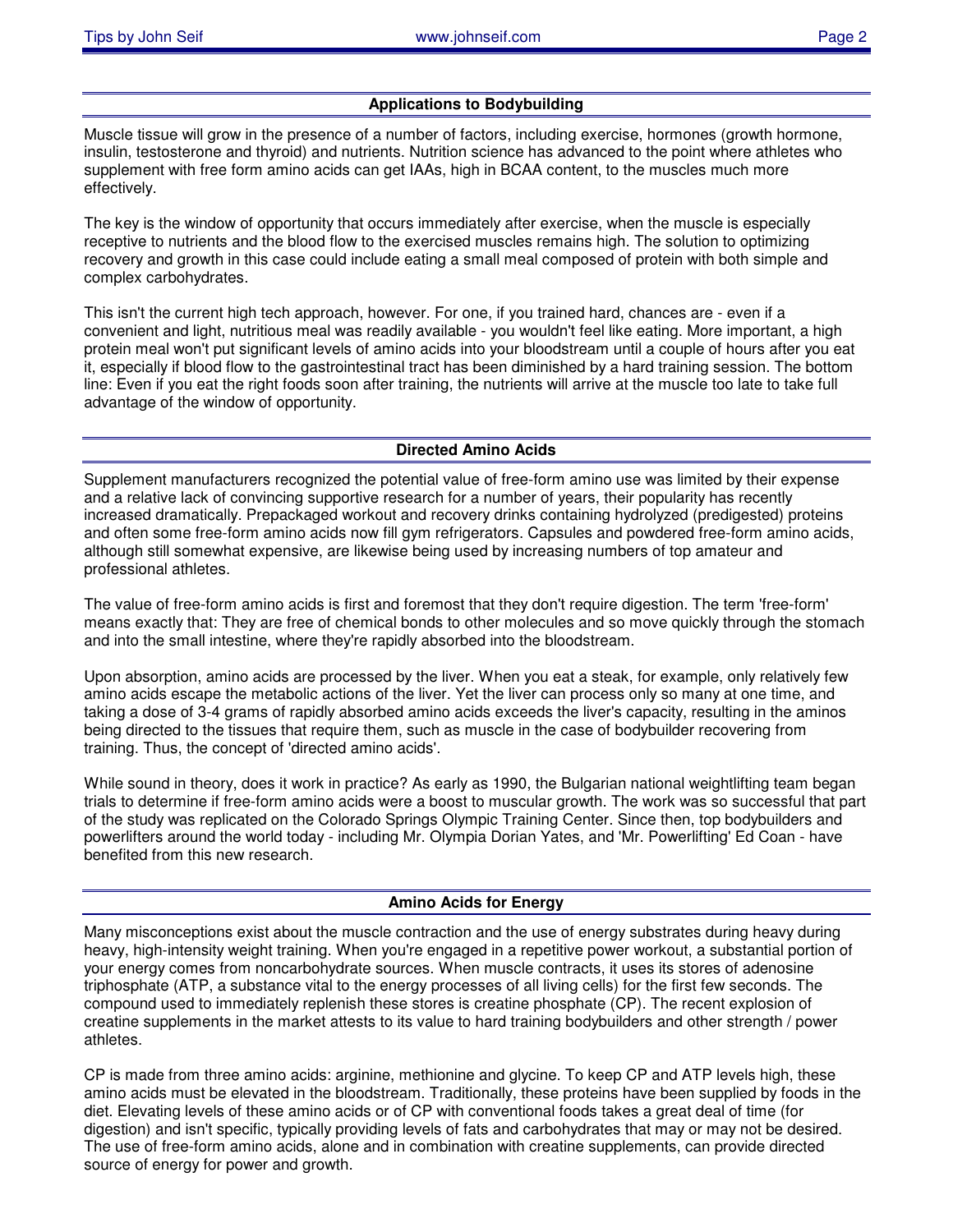# **Amino Acids & Fat Loss**

In fat loss, two major processes must occur: 1) the mobilization and circulation of stored fats in the body must increase; and 2) fats must be transported and converted to energy at the powerhouse site of cells, the mitochondria. Several nutrients can assist in the conversion of fat to energy, including lipotropic agents such as choline, inositol and the IAA methionine which, in sufficient quantities, can help improve the transport and metabolism of fat.

Supplementation with complete IAA mixtures, BCAAs and glutamine can also help keep calorie and food volume down while providing targeted support directly to the muscles, liver and immune systems so critical to optimizing body composition.

### **Reducing Muscle Catabolism**

The human body has the innate ability to break down muscle tissue for use as an energy source during heavy exercise. This muscle catabolism can cause muscle soreness, shrinkage of muscle tissue and may even lead to injury.

This enemy to bodybuilders is part of a process known as gluconeogenosis, which means producing or generating glucose from noncarbohydrate sources. The part of this reaction that of importance to bodybuilders is known as the glucose - alanine cycle, in which BCAAs are stripped from the muscle tissue and parts of them are converted to the amino acid alanine, which is transported to the liver and converted into glucose.

If you consume supplemental BCAA's. the body does not have to break down muscle tissue to derive extra energy. A study conducted recently at the School of Human Biology, University of Guelph, Onterio, Canada, confirmed that the use of BCAA's (up to 4 grams) during and after exercise can result in a significant reduction of muscle breakdown during exercise.

In addition to BCAAs, arginine is another amino acid that may benefit bodybuilders. Though it did not live up to its early hype, which touted the amino acid's ability to raise growth hormone level, new data indicate that arginine - in large but safe and affordable doses - may be able to raise GH levels by up to 1,000%.

# **Free-Form vs. Di & Tripeptides**

The form an amino acid takes has been a confusing subject for a number of years, partly because of research that demonstrated superior absorption of purified di- and tripeptides fragments. Di- and tripeptides are simply two and three amino acid molecules bound together, respectively, as opposed to the single molecules of free-form amino acids.

The fact is, pure, powdered free-form amino acids are absorbed from the small intestine into the bloodstream and are available to the tissues very quickly. The problem with pure di- and tripeptides isn't their bioavailability but their bioavailability to consumers. Moreover, hydrolyzed proteins such as whey and lactalbumin are not necessarily good sources of di- and tripeptides. They generally contain very few of these amino acid combinations, and what few they have may get lost in the general wash of longer chain peptides contained in these hydrolysates.

So while pure di- and tripeptides are efficient in their ability to be absorbed into the bloodstream, pure free-form amino acids are equal or superior for bodybuilders and other athletes and more important, are as close as your nearest health food store.

#### **Factors Affecting Amino Acid Bioavailability**

How much fat you eat a protein source and the length of time it takes for the digested amino acids to be available for use by the body are determined by a number of factors, which include:

• Cooking - Amino acids are more or less sensitive to heat. For example, arginine is extremely stable and will decompose only if exposed to sustained temperatures about 470 degrees F. Carnitine decomposes at temperatures of 284 F. Cooking, in addition to killing micro-organisms, makes the long spiral polypeptide chains unwind, causing the amino acid to become more exposed when it reaches the digestive system.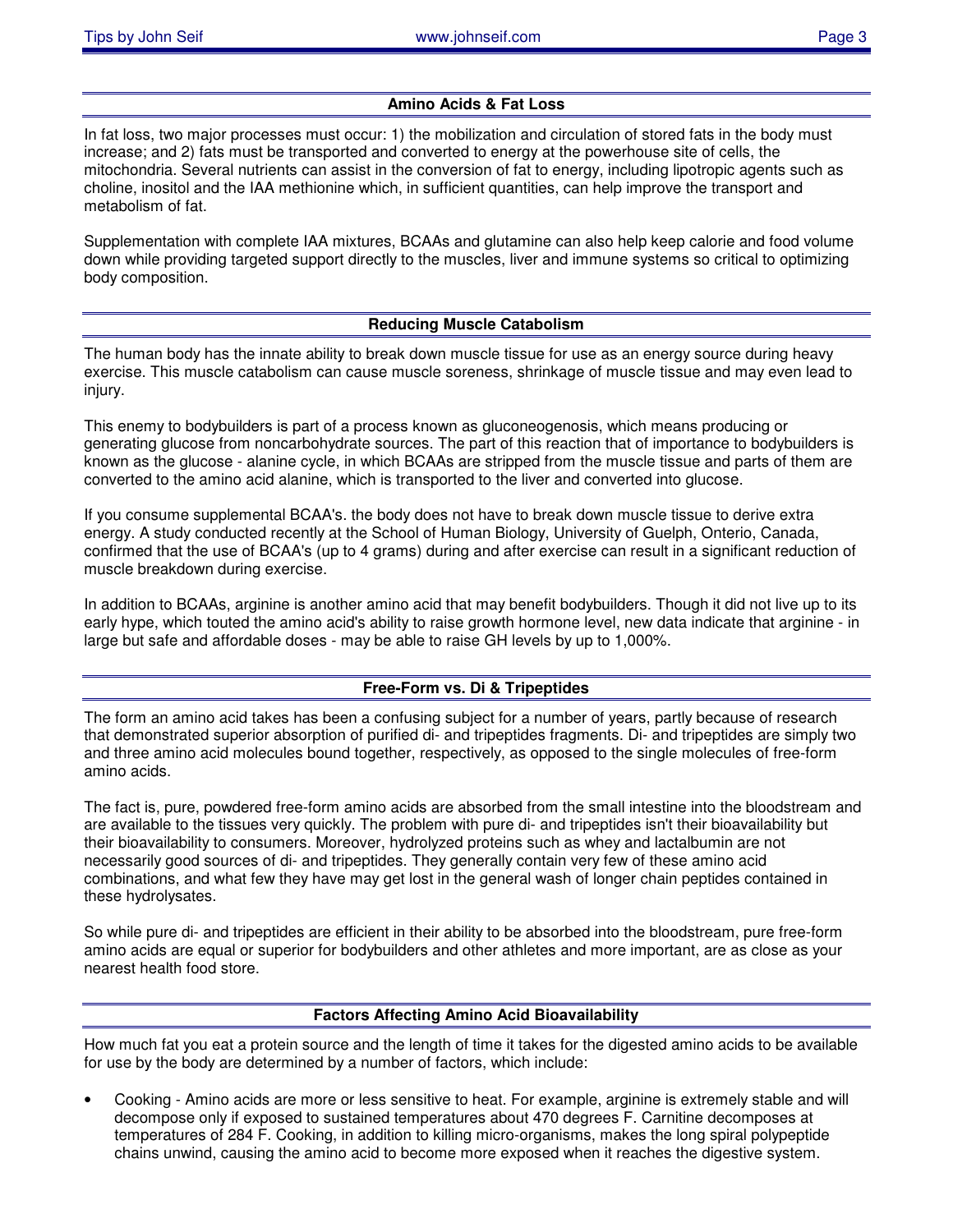- Physical nature of the food, whether solid, liquid, powder or tablet; whether and to what extent chemically predigested and the type and amounts of binders, fillers and other nutritive and non-nutritive materials.
- Status of the digestive system Genetics, age, overall health and specific diseases and illnesses.
- Metabolism or utilization by the intestine before absorption such as occurs with glutamine.
- Metabolism or utilization in the liver before transfer to the general circulation For maximal directed effects, amino acids should be taken on an empty stomach and in a dosage that enables significant quantities to reach the target tissues.

That is it! No magic bullets for mass; instead manipulation of protein and other nutrients offers just enough ammo for gaining size.

| <b>Amino Acid Form Comparison &amp; Usage Guide</b> |                                                                                                                                                               |                                                                                                                                 |                                                                                               |                                                                                                                                                                                                                                                                        |
|-----------------------------------------------------|---------------------------------------------------------------------------------------------------------------------------------------------------------------|---------------------------------------------------------------------------------------------------------------------------------|-----------------------------------------------------------------------------------------------|------------------------------------------------------------------------------------------------------------------------------------------------------------------------------------------------------------------------------------------------------------------------|
| Form                                                | <b>Function/Value</b>                                                                                                                                         | <b>Pros</b>                                                                                                                     | Cons                                                                                          | <b>Recommended</b><br><b>Usage</b>                                                                                                                                                                                                                                     |
| Free-Form                                           | Does not require digestion;<br>small amounts quickly<br>absorbed into bloodstream.                                                                            | Nutrients absorbed into<br>bloodstream quickly,<br>available to muscle or other<br>tissues; helps prevent<br>muscle catabolism. | Relatively expensive                                                                          | For example, glutamine: 3-5<br>grams, 1-5 times per day<br>before or between meals;<br>same for mixture of IAAs.                                                                                                                                                       |
| Hydrolyzed                                          | Predigestion speeds entry<br>into digestive system, but<br>often contains longer chains<br>that must be broken down.<br>Whey and lactalbumin are<br>examples. | Predigestion speeds<br>absorption                                                                                               | Contains longer chains,<br>which must be broken before<br>being absorbed into<br>bloodstream. | For maximum mass.<br>strength gains or during<br>periods of high stress or<br>gastrointestinal problems:<br>20-30 grams, 1-3 times per<br>day; for optimal health<br>maintenance: 20 grams once<br>per day.                                                            |
| <b>Branched</b><br>Chain                            | Aids in the formation of<br>alanine from glucose during<br>exercise as well as<br>glutamine from glucose and<br>alphaketo glutarate.                          | Can be converted into<br>energy to prevent muscle<br>catabolism.                                                                | Relatively expensive form of<br>energy for muscle action.                                     | During hard training: 4-5<br>grams 2-5 times per day,<br>especially before and after<br>training. Optimal ratio for<br>normal use is 2:1:1 (leucine :<br>isoleucine : valine), although<br>higher leucine content<br>immediately before and after<br>exercise is okay. |
| Di-                                                 | Two or three molecule amino<br>acids that are quickly<br>digested. Depending on<br>Tripeptides conditions, may significantly<br>increase nitrogen retention.  | Short chains for moderately<br>fast digestion and<br>absorption.                                                                | Cost, availability, taste,<br>osmolality.                                                     | Usually found in highest<br>quality hydrolyzed protein<br>supplements (see doses<br>above).                                                                                                                                                                            |

# **The Amino Acid Guide**

There are three types of amino acids; the indispensable amino acids, the conditionally dispensable amino acids, and the dispensable amino acids. Indispensable amino acids, also called essential amino acids, must be supplied to the body from food or supplements. Conditionally dispensable amino acids are based on the body's ability to actually synthesize them from other amino acids. Dispensable amino acids, also called nonessential amino acids, can be synthesized by the body from other amino acids. Here is the amino acid guide and their benefits.

# **The Indispensable Amino acids**

#### **Isoleucine**

A branched chain amino acid readily taken up and used for energy by muscle tissue. Used to prevent muscle wasting in debilitated individuals Essential in the formation of hemoglobin

### **Leucine**

A branched chain amino acid used as a source of energy Helps reduce muscle protein breakdown Modulates uptake of neurotransmitter precursors by the brain as well as the release of enkephalins, which inhibit the passage of pain signals into the nervous system. Promotes healing of skin and broken bones.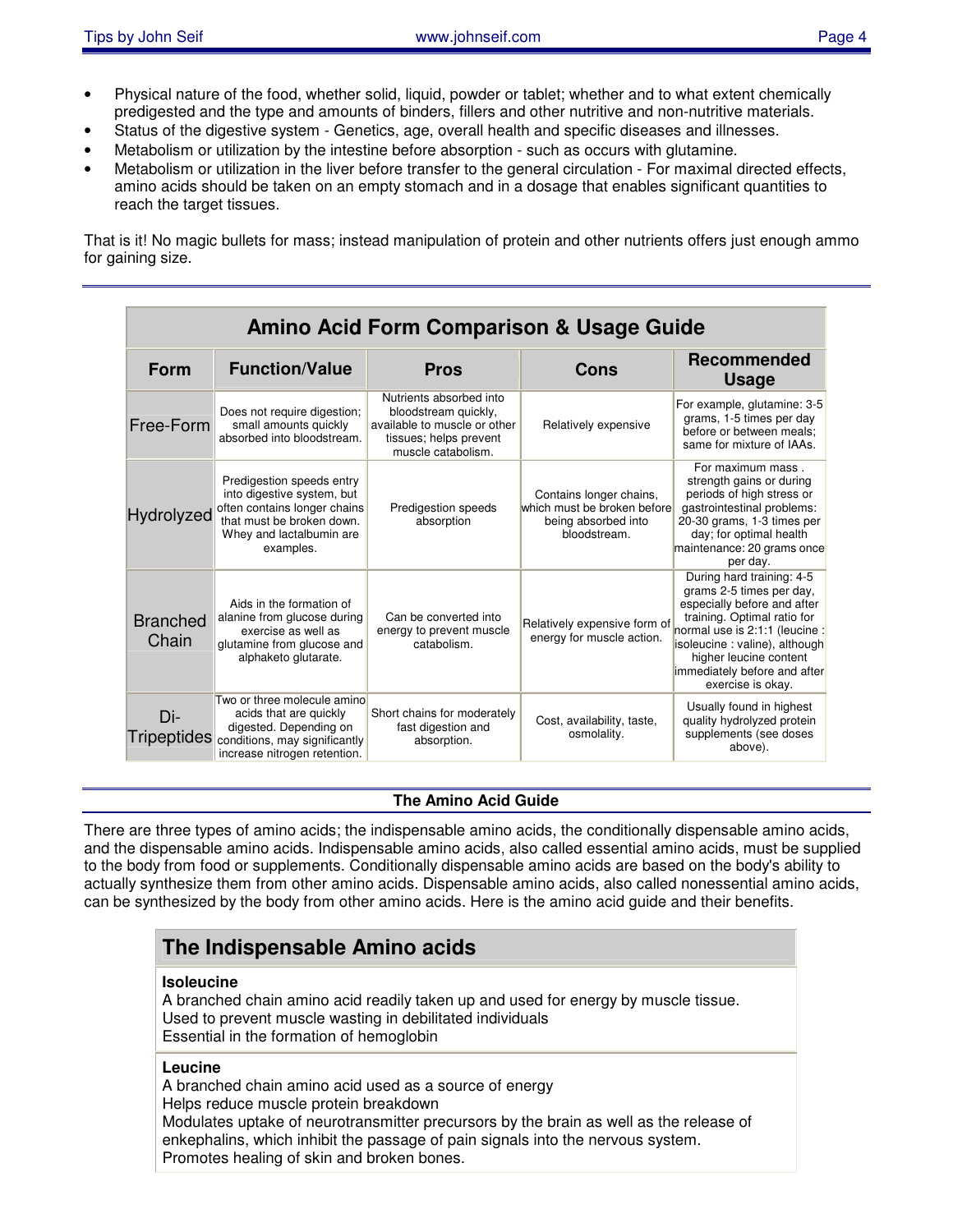# **Valine**

A branched chain amino acid

Not processed by the liver; rather actively taken up by muscle

Influences brain uptake of other neurotransmitter precursors (trptophan, phenylalanine and tryosine).

#### **Histadine**

One of the major ultraviolet absorbing compounds in the skin Important in the production of red and white blood cells; used in the treatment of anemia Used in the treatment of allergic diseases, rheumatoid arthritis and digestive ulcers.

#### **Lysine**

Low levels can slow protein synthesis, affecting muscle and connective tissue Inhibits viruses; used in the treatment of herpes simplex

Lysine and Vitamin C together form L-carnitine, a biochemical that enables muscle tissue to use oxygen more efficiently, delaying fatigue

Aids bone growth by helping form collagen, the fibrous protein that makes up bone, cartilage and other connective tissue.

# **Methionine**

Precursor of cystine and creatine

May increase antioxidant levels (glutathione) and reduce blood cholesterol levels. Helps remove toxic wastes from the liver and assists in the regeneration of liver and kidney tissue

**Phenylalanine** The major precursor of tyrosine Enhances learning, memory, mood and alertness Used in the treatment of some types of depression Is a major element in the production of collagen Suppresses appetite

#### **Threonine**

One of the amino detoxifers Helps prevent fatty buildup in the liver Important component of collagen Generally low in vegetarians

#### **Tryptophan**

Precursor of key neurotransmitter serotonin, which exerts a calming effect Stimulates the release of growth hormones Free form of this amino acid is unavailable in the U.S. It is only available in natural food sources

# **Conditionally Dispensable Amino Acids**

#### **Arginine**

Can increase secretion of insulin, glucagon, growth hormones Aids in injury rehabilitation, formation of collagen and immune system stimulation. Precursor of creatine, gamma amino butric acid (GABA, a neurotransmitter in the brain) May increase sperm count and T-lymphocyte response

# **Cysteine**

Detoxifies harmful chemicals in combination with L-aspartic acid and L-citruline Helps prevent damage from alcohol and tobacco use Stimulates white blood cell activity

# **Tyrosine**

Precursor of the neurotransmitters dopamine, norepinephrine and epinephrine, as well as thyroid and growth hormones and melanin (the pigment responsible for skin and hair color).

Elevates mood